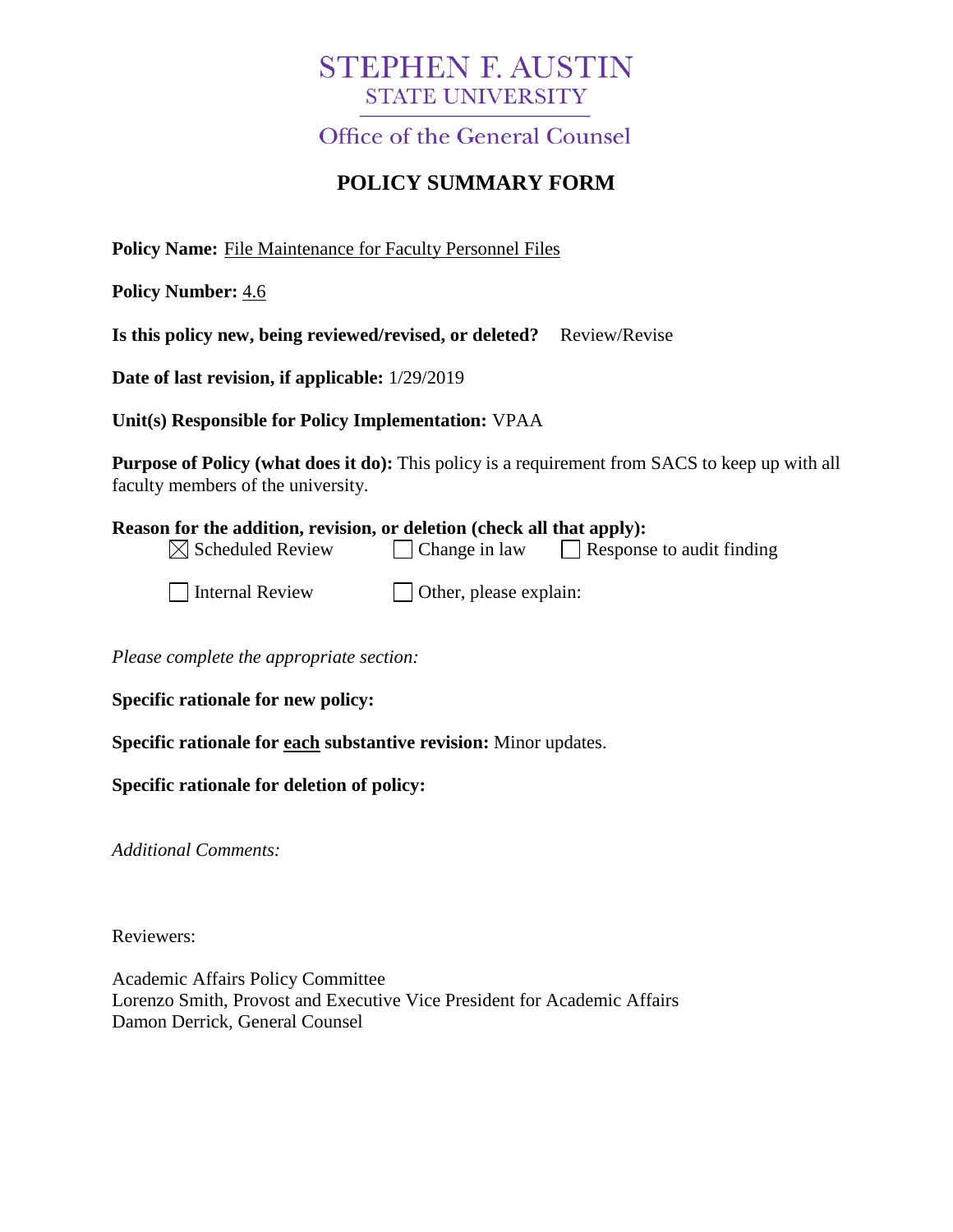### **File Maintenance for Faculty Personnel Files**

#### **Original Implementation:** October 31, 2000 **Last Revision:** January 29, 2019*April 12, 2022*

The Southern Association of Colleges and Schools requires the university to keep documentation on file of academic preparation for all full-time and part-time faculty members. Documentation includes official transcripts, and, if appropriate for demonstrating competency, official documentation of professional and work experience, technical and performance competency, records of publications, certifications, *or*and other qualifications. To meet this requirement, the following guidelines have been established to address the contents of the file and the designated office responsible for maintaining the file.*file maintenance.* 

#### **Filed in the Office of the Provost and** *Executive* **Vice President for Academic Affairs:**

Full-time academic rank faculty *holding academic rank:*

- Recommendation for Appointment form
- Signed contract issued by the Office of the Provost and *Executive* Vice President for Academic Affairs
- Curriculum vitae
- Official transcripts from all degree granting institutions attended
- Three letters of reference
- Faculty Certification of Credentials form for those faculty who do not hold the terminal degree or whose terminal degree is outside the discipline in which they are teaching

#### **Filed in the Office of the College Dean:**

Adjunct faculty, designated 4.5 to 9 months faculty, non-tenure track faculty*:*

- Signed contract issued by the dean'soffice
- Curriculum vitae
- Official transcripts from all degree granting institutions attended or verification that official transcripts are in the Office of the Provost and *Executive* Vice President for Academic Affairs
- Three letters of reference
- Faculty Certification of Credentials form for those faculty who do not hold the terminal degree or whose terminal degree is outside the discipline in which they are teaching

Graduate teaching assistants (when instructor of record)*:*